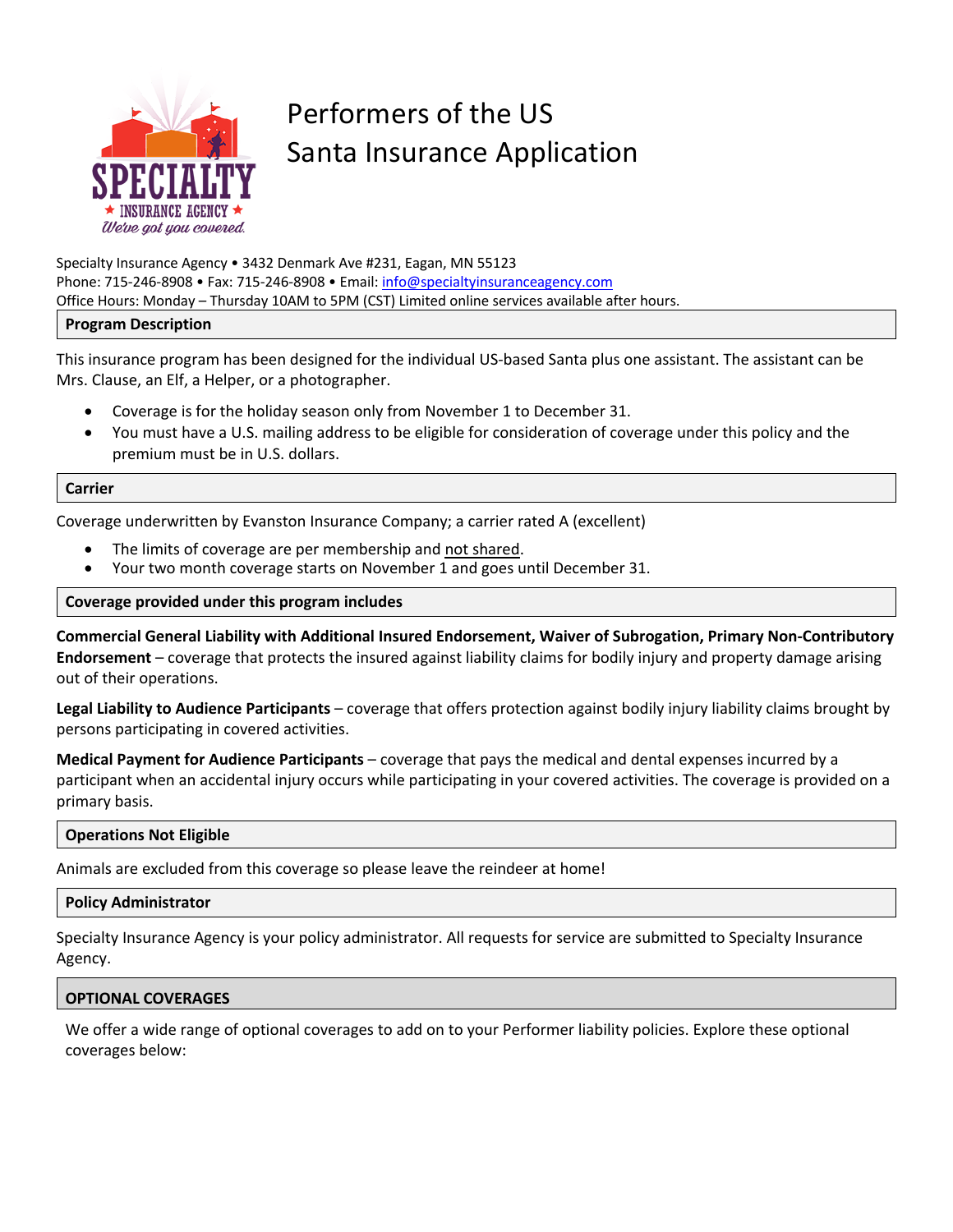#### **\*Optional Coverage: Business Personal Property - Inland Marine**

Inland Marine will cover your business personal property (equipment and costumes) and goods while in storage, in transit to a show, or while at a show for damage or if stolen. This option is available per policy period. You can add at any time but the coverage will end on your general liability policy expiration date.

| <b>Business Personal Property - Inland Marine</b>                  | <b>Option 1 Limits</b> | <b>Option 2 Limits</b> |
|--------------------------------------------------------------------|------------------------|------------------------|
| Each Occurrence                                                    | \$10,000.00            | \$25,000.00            |
| Deductible for Covered Losses                                      | \$250.00               | \$250.00               |
| Deductible for Theft Losses                                        | \$500.00               | \$500.00               |
| <b>Premium Cost</b>                                                | \$211.00               | \$397.00               |
| List Your Business Personal Property Below if Adding Inland Marine |                        |                        |
|                                                                    |                        |                        |
|                                                                    |                        |                        |

#### **\*Optional Coverage: Additional Santa Assistant**

Santa is covered for one assistant, but if Santa has more assistants that are working the holiday season, you can purchase additional coverage for these extra assistants! The premium cost is \$95.00 per assistant. Your assistant(s) can be inter-changeable.

#### **\*Optional Coverage: Sexual Abuse and Molestation**

Some venues will require Santa to also be insured for Sexual Abuse and Molestation. We offer a \$100,000 each occurrence policy with a \$300,000 general aggregate. You can add this coverage at any time, but the coverage will end on your general liability policy expiration date. Premium cost is \$130.00

#### **General Information**

**This coverage will only be for the holiday season.** 

- 
- **Coverage dates will be from November 1 to December 31. If we received your application after November 1, we will start your coverage after your application is processed. We cannot backdate coverage.**

| I am a new account                                                                                               |             |      |                  |                         |           |
|------------------------------------------------------------------------------------------------------------------|-------------|------|------------------|-------------------------|-----------|
| $\Box$ I am renewing my coverage                                                                                 |             |      |                  |                         |           |
| Individual's First Name:                                                                                         |             | M.I. |                  | Individual's Last Name: |           |
|                                                                                                                  |             |      |                  |                         |           |
| Performing Name &/or Business Name (no LLC or Inc. without letter of sole proprietor acknowledgement=Form SS-4): |             |      |                  |                         |           |
|                                                                                                                  |             |      |                  |                         |           |
| U.S. Mailing Address:                                                                                            |             |      |                  |                         |           |
|                                                                                                                  |             |      |                  |                         |           |
| City:                                                                                                            |             |      | State:           |                         | Zip Code: |
|                                                                                                                  |             |      |                  |                         |           |
| Home Phone:                                                                                                      | Cell Phone: |      |                  | Fax:                    |           |
|                                                                                                                  |             |      |                  |                         |           |
| Email address:                                                                                                   |             |      | Website address: |                         |           |
|                                                                                                                  |             |      |                  |                         |           |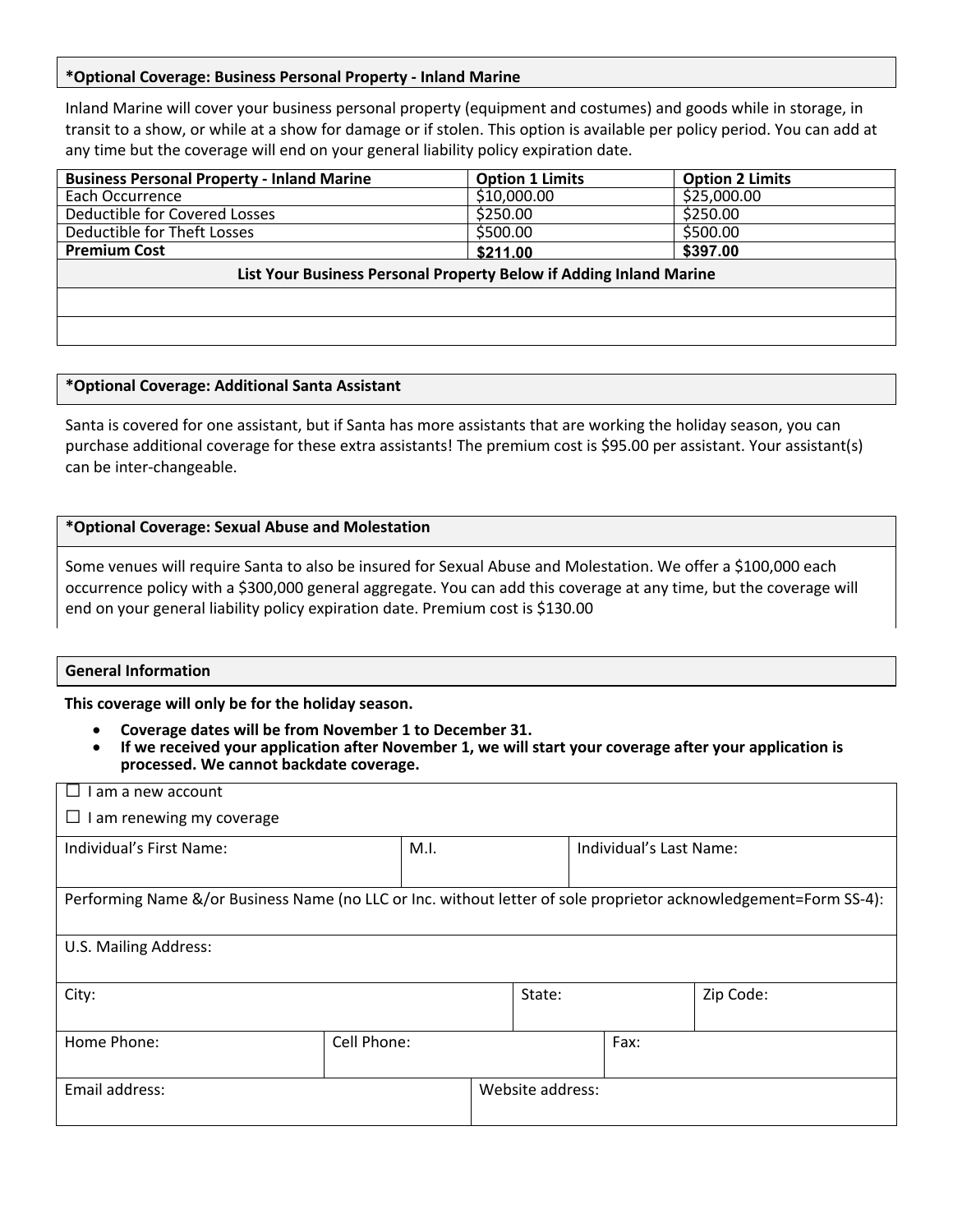| Annual Gross Revenue from your performance for the Last Twelve (12) Months |                    |                                                                                                                        |                     |  |
|----------------------------------------------------------------------------|--------------------|------------------------------------------------------------------------------------------------------------------------|---------------------|--|
| 60-\$35,000                                                                | \$35,001-\$100,000 | \$100,001-\$200,000                                                                                                    | \$200,001-\$300,000 |  |
|                                                                            |                    | note: If you make over \$300,000 you are not eligible for this insurance program. Please contact us for other options. |                     |  |

| <b>Select Your General Liability Limits of Coverage</b>                                                       |             |                        |      |                        |  |
|---------------------------------------------------------------------------------------------------------------|-------------|------------------------|------|------------------------|--|
| We offer two different limits of coverage options. Check your contracts to determine what coverage limits are |             |                        |      |                        |  |
| required.                                                                                                     |             |                        |      |                        |  |
| <b>Commercial General Liability Coverage</b>                                                                  |             | <b>Option 1 Limits</b> |      | <b>Option 2 Limits</b> |  |
| Each Occurrence                                                                                               | \$1,000,000 |                        |      | \$3,000,000            |  |
| <b>General Aggregate</b>                                                                                      | \$2,000,000 |                        |      | \$5,000,000            |  |
| Products-Completed Operations Aggregate                                                                       | \$2,000,000 |                        |      | \$5,000,000            |  |
| Personal and Advertising Injury                                                                               | \$1,000,000 |                        |      | \$3,000,000            |  |
| Damage to Rented Premises (Fire Legal Liability)                                                              | \$300,000   |                        |      | \$300,000              |  |
| <b>Medical Expense</b>                                                                                        | \$5,000     |                        |      | \$5,000                |  |
| <b>Medical Payments for Audience Participants</b>                                                             | \$5,000     |                        |      | \$5,000                |  |
| Deductible                                                                                                    | Zero        |                        | Zero |                        |  |
| <b>Premium Cost</b>                                                                                           |             | \$195.00               |      | \$276.00               |  |

| Select Your Optional Business Personal Property - Inland Marine (see page 1) |                                                  |             |  |
|------------------------------------------------------------------------------|--------------------------------------------------|-------------|--|
| <b>Business Personal Property - Inland Marine</b>                            | <b>Option 1 Limits</b><br><b>Option 2 Limits</b> |             |  |
| Coverage Limits: Select Option                                               | \$10,000.00                                      | \$25,000.00 |  |
| <b>Premium Cost</b>                                                          | \$211.00                                         | \$397.00    |  |

| Select Your Optional Assistant Coverage (see page 1) |                                   |  |
|------------------------------------------------------|-----------------------------------|--|
| Name(s):                                             | Description of Duties (Required): |  |
|                                                      |                                   |  |
|                                                      |                                   |  |
| Premium Cost @ \$95.00 per assistant                 |                                   |  |

| Select Your Optional Sexual Abuse and Molestation                      |          |
|------------------------------------------------------------------------|----------|
| Coverage Limits: \$100,000 Each Occurrence/\$300,000 General Aggregate |          |
| <b>Premium Cost</b>                                                    | \$130.00 |

## **Total Cost Summary for General Liability**

Costs are non-refundable once coverage begins. Coverage is contingent upon receipt of a signed, completed enrollment form and premium payment. No coverage will be deemed in effect until premium is received by Specialty Insurance Agency.

| <b>Commercial General Liability Coverage</b> |                         |  |            |
|----------------------------------------------|-------------------------|--|------------|
| Select Option (from above):                  | pption 1 1M/2M \$195.00 |  | Premium \$ |
|                                              | Option 2 3M/5M \$276.00 |  |            |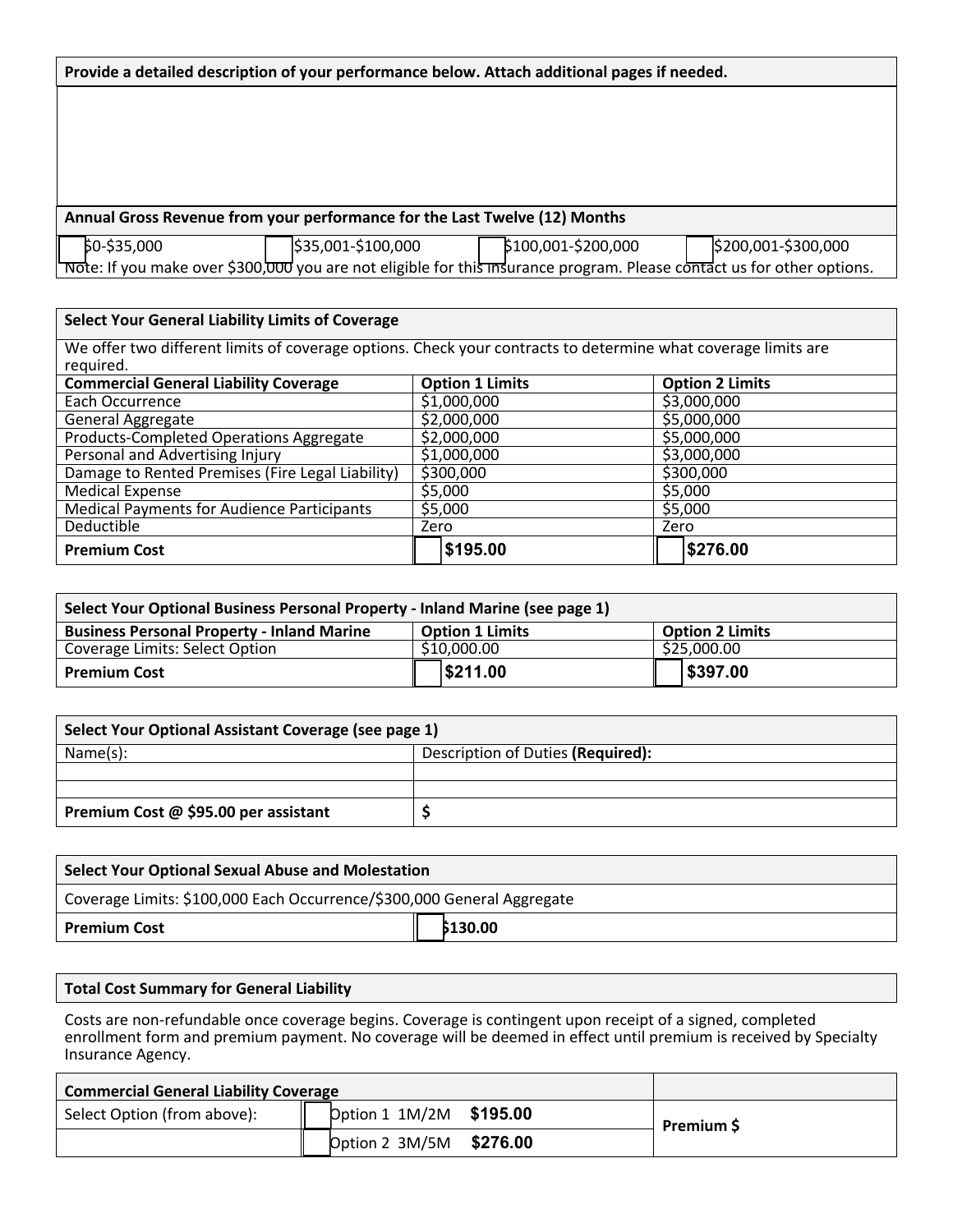| <b>Optional Business Personal Property - Inland Marine</b>                      |                   |            |  |  |
|---------------------------------------------------------------------------------|-------------------|------------|--|--|
| Dption 1 \$211.00<br>Coverage Options (from above):                             |                   | Premium \$ |  |  |
|                                                                                 | Dption 2 \$397.00 |            |  |  |
| <b>Optional Additional Assistant Coverage</b>                                   |                   |            |  |  |
| Number of Assistants (from above) $\omega$ \$95.00 per assistant                |                   | Premium \$ |  |  |
| <b>Optional Sexual Abuse and Molestation</b>                                    |                   |            |  |  |
| Coverage Limits: \$100,000 Each Occurrence/\$300,000 General Aggregate \$130.00 |                   | Premium \$ |  |  |
| <b>Total Cost Due Now</b>                                                       |                   |            |  |  |

#### **Read and Sign**

*This is an application for membership. This application provides a brief outline of coverage. Coverage is subject to all terms, conditions and exclusions stated in the insurance policy.*

| <b>Applicant Signature:</b> | <b>Printed Name:</b> | Date: |
|-----------------------------|----------------------|-------|
|                             |                      |       |

|           | <b>Select Payment Method</b>                                                                                                                                                                                                                                               |
|-----------|----------------------------------------------------------------------------------------------------------------------------------------------------------------------------------------------------------------------------------------------------------------------------|
|           | • Check: Please make check payable to Specialty Insurance Agency or Performers of the US.                                                                                                                                                                                  |
| $\bullet$ | If you would like to pay with a card, please complete the online application and submit your payment through<br>the website or fax in your application and call in your card number. There is a 3.25% service fee per<br>transaction when paying with a credit/debit card. |

# **How to Obtain Coverage by Mail** Submit the completed and signed enrollment form and corresponding premium payment to:

| <b>Mailing Address:</b>                  |                                          |
|------------------------------------------|------------------------------------------|
| <b>Specialty Insurance Agency</b>        |                                          |
| Performers of the US                     |                                          |
| 3432 Denmark Ave #231                    |                                          |
| Eagan, MN 55123                          |                                          |
| Phone: 715-246-8908<br>Fax: 715-246-8908 | Email: info@specialtyinsuranceagency.com |

#### **Requesting Additional Insured Certificates**

Some venues require in their written contract that they be named as an additional insured prior to you starting your job. There is no charge for naming a venue where you are working as an additional insured, but you do need to submit a written request for a certificate via online through website, fax, or mail. We do not take phone requests. Use the space below to request a certificate you need right away.

Venue Name or Event Name:

Attn: